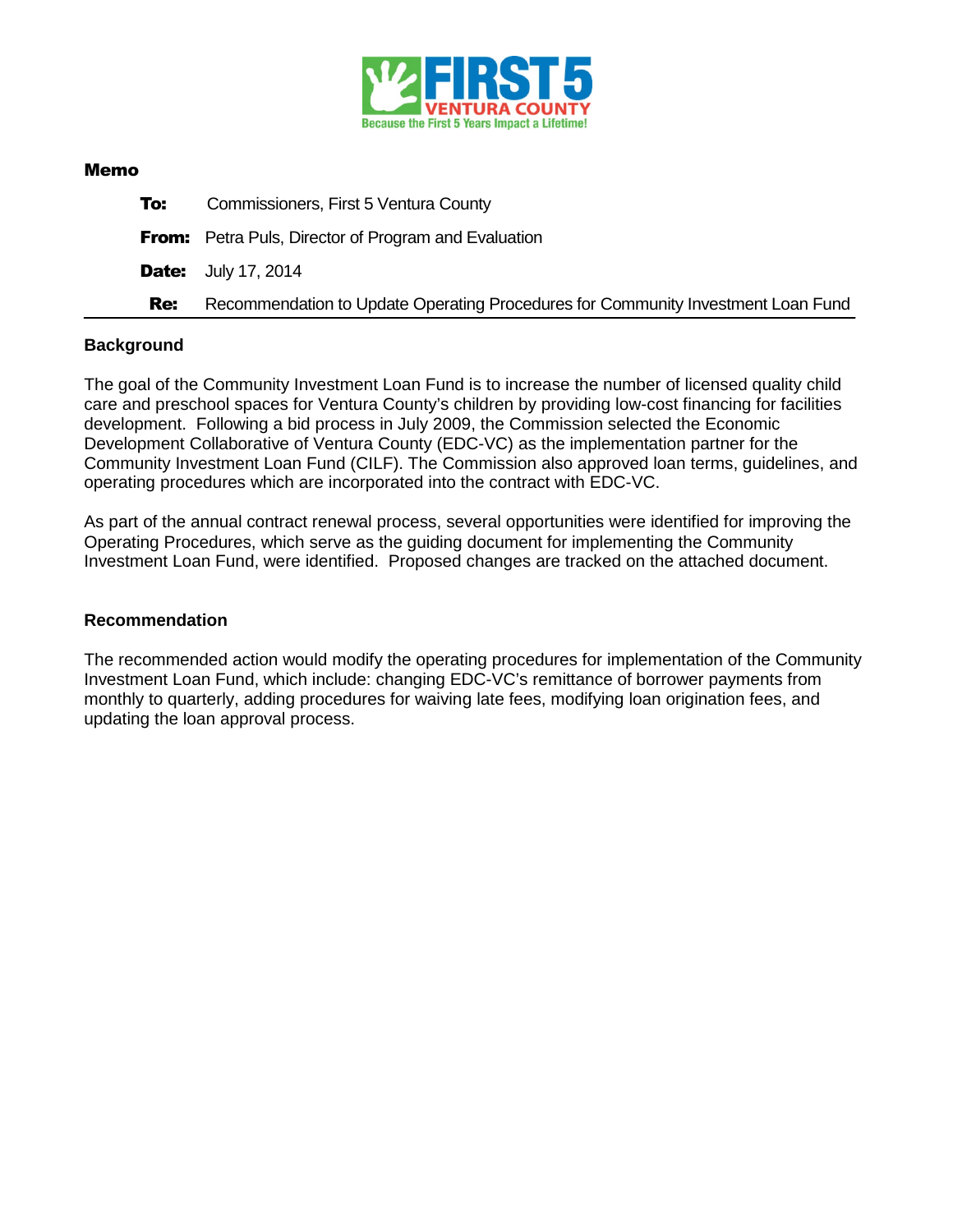## **Community Investment Loan Fund Operating Procedures**

# **First 5 Ventura County and Economic Development Collaborative–Ventura County**

## **OVERVIEW:**

**These Operating Procedures** are to guide the implementation of the Community Investment Loan Fund, helping to define the roles of the Economic Development Collaborative-Ventura County (EDC-VC) and First 5 Ventura County (First 5). These operating procedures are meant as general guidelines to assure the efficient delivery of services toward achieving the program's goals.

**Program Purpose:** The purpose of the Community Investment Loan Fund is to provide belowmarket financing for the development of licensed quality child care and preschool facilities for Ventura County's children. The Loan Fund is designed to help increase the number of licensed child care and preschool spaces, by direct lending, by leveraging additional financing and investment, and by helping applicants get the maximum benefit of other limited resources.

## **For additional detail on the Loan Fund see the Loan Terms and Guidelines, attached.**

## **PROGRAM TASKS:**

EDC-VC will complete the tasks as identified in the program contract. For operational summary here, EDC-VC Community Investment Loan Fund Program Tasks include:

- 1. Loan underwriting, servicing and general administration, in consultation with First 5 for program eligibility, relative to the population to be served.
- 2. Review of the applicant's business plan through the EDC-VC'S Business Enhancement Program (BEP) and by other professional resources to be arranged as appropriate to counsel loan applicants and assist them with the preparation of loan applications. This review may include referral to First 5 for assistance in coordinating professional review dedicated to supporting employer-sponsored child care/preschool programs.
- 3. Assemble borrowers' applications and relevant financial information (See Application Procedures, below).
- 4. Prepare a credit analysis and memorandum for submission to the Loan Board.
- 5. EDC-VC shall develop, maintain and continually support a Community Investment Fund Loan Board. EDC-VC is responsible for orienting the Loan Board to program goals and objectives.

The Loan Board will be comprised of five members, at least three of whom shall have professional banking or financial knowledge and experience. Other Loan Board members shall be individuals with general business or economic development experience and knowledge. At least one Loan Board member will have experience in child care and early child education programs.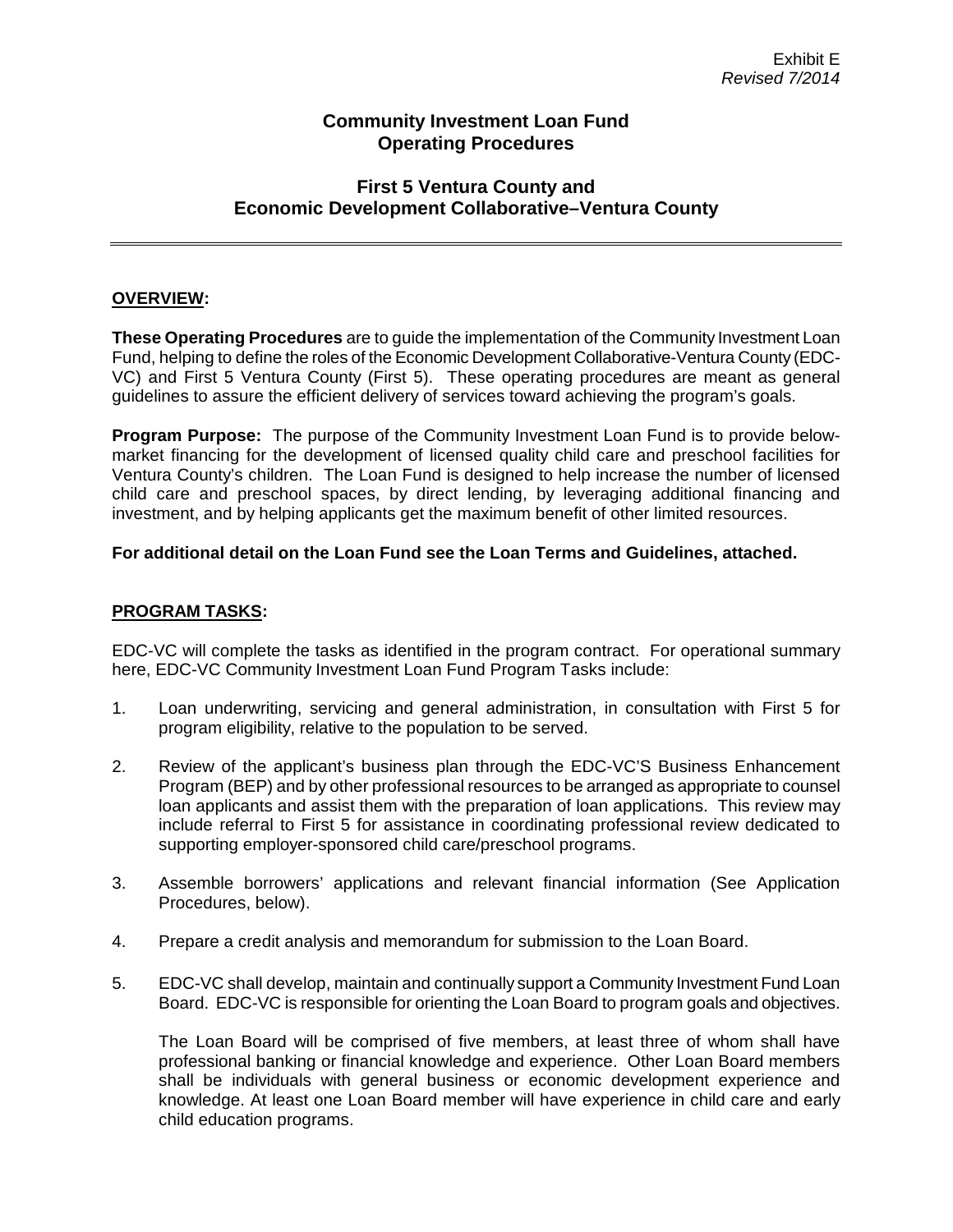A voting quorum will consist of not less than three members, two of whom must be individuals with professional financing experience. An affirmative vote of at least three members will be required for loan approvals, all major loan modifications or waivers, and recommendations for loan foreclosure/write-off actions. The Loan Board will schedule meetings as needed, but agree to review transactions requiring immediate attention. No loan can be committed, nor major loan modification or waiver agreed to, or loan foreclosure action initiated without written approval (in the form of Loan Board Minutes) of the Loan Board. The Loan Board will also be responsible for approving the pricing of loans approved for funding. The Loan Board does not have the authority to write off loans. The Loan Board will make loan write-off recommendations to the First 5 Commission; write-off actions will require Commission approval.

All Loan Board members will sign a declaration on each loan approval assuring no personal conflict of interest. Loan Board members who may have a conflict of interest shall not participate in the loan decision.

- 6. For approved applications, prepare closing documents and manage the loan closing process in a timely manner and in compliance with all appropriate regulations.
- 7. Maintain a permanent file on each loan with all required documentation.
- 8. Perform loan servicing, with additional counseling going towards problem accounts (See Servicing Procedures, below).
- 9. At a minimum, annually request, collect, and review borrower's financial statements. The frequency of financial statement review may be shorter, as set by each loan's final terms and conditions.
- 10. Analyze and make recommendations as appropriate when responding to borrower's requests for collateral releases or subordinations.
- 11. Provide quarterly reports in support of invoices, summarizing the quarter's activities, loan program inquiries, loans in process, and tentative loan closing dates. EDC-VC will also provide reports as requested by First 5.
- 12. Provide quarterly financial and program income reports, including individual account status, accounting of loan principal and interest repaid, child care and early child education spaces created, and other program performance reports as may be requested by First 5.
- 13. If necessary, provide a collection action report for any past due loans (see Collection and Default Procedures, below).
- 14. Work with First 5 staff to update the Community Investment Loan Fund parameters as needed.
- 15. Work with First 5 staff to maintain a marketing and outreach program for the Community Investment Loan Fund Program.
- 16. Seek and promote co-investment into the Community Investment Loan Fund by other financial partners, including and particularly commercial credit institutions.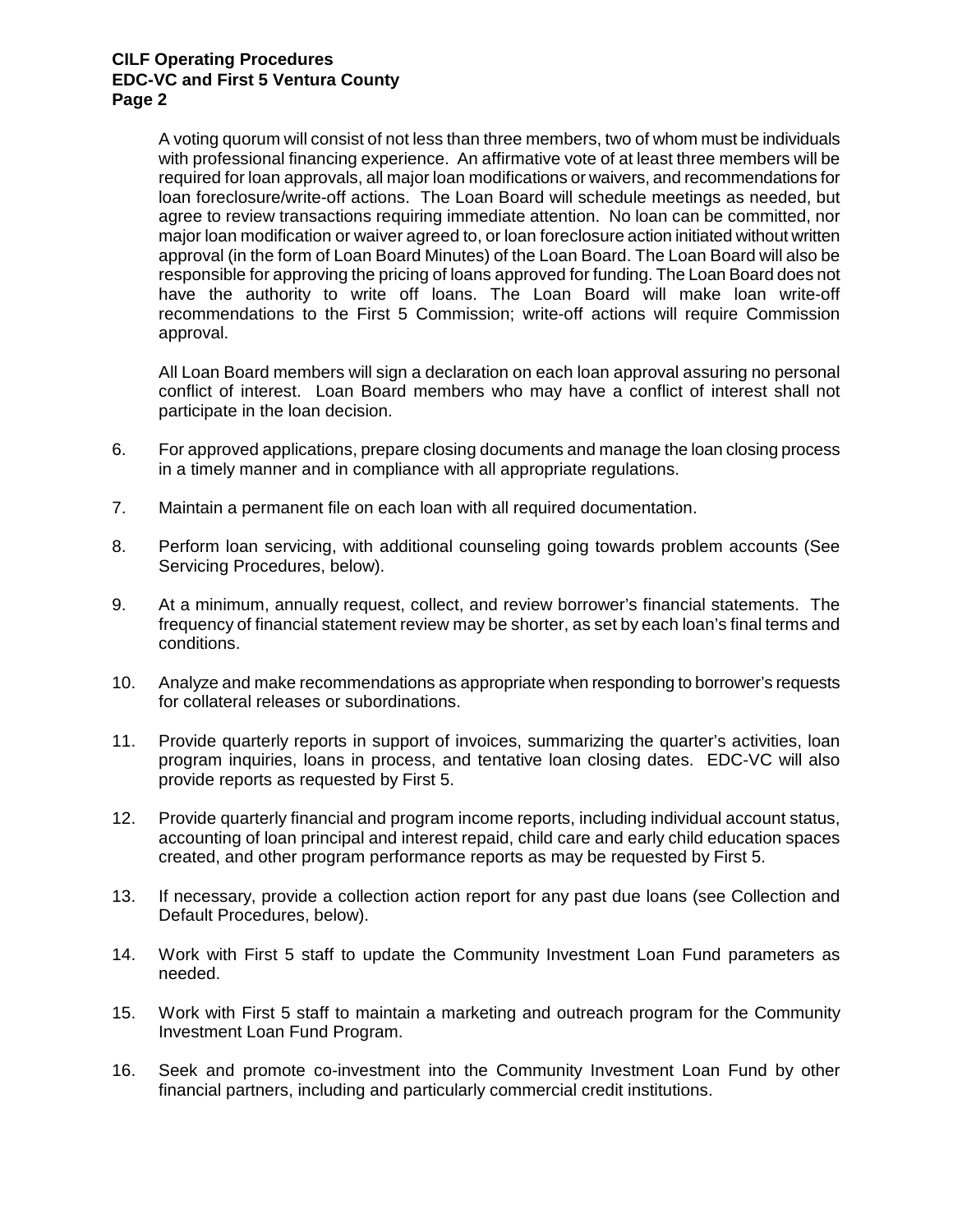## **APPLICATION PROCEDURES:**

EDC-VC shall require each potential borrower to complete the Community Investment Loan Fund application. The application shall include, but is not limited to, the following documentation:

- 1. History of the business with written explanation of loan request, amount, purpose, and repayment terms requested.
- 2. Personal federal tax returns for the last three years, including all schedules.
- 3. If applicable, business federal tax returns for the last three years, including all schedules.
- 4. A business plan, to include interim statements (profit & loss and balance sheet), which are not older than 90 days.
- 5. Personal financial statement for each owner with a 20% or more interest in the business.
- 6. Schedule of outstanding debt, both business and personal.
- 7. Signed Certification of Financial Statements.
- 8. Signed IRS Form 4506 authorizing EDC-VC to obtain copies of personal and business tax returns directly from the IRS.
- 9. Signed business and personal Credit Authorization Statements for the business and any individual with 20% or greater ownership in the business.
- 10. For business real estate owned by applicant, a completed Environmental Certification Questionnaire.
- 11. Copy of property mortgage or lease, or other demonstration as appropriate of ownership or control over proposed service location.
- 12. Demonstration of zoning clearance supporting and allowing child care/early child education property usage.
- 13. If applicable, the following documentation shall be received and reviewed by EDC-VC:
	- a) Current entity formation documents as required;
	- b) Proof of Hazard and Liability Insurance (declaration pages);
	- c) Copy of Business License.

## **LOAN PAYMENT, INITIAL DISBURSEMENT:**

- 1. EDC-VC submits to First 5 Executive Director a loan fund disbursement request.
- 2. The request for approval and disbursement shall include all loan documents, the Loan Board minutes, the approved Credit Memorandum and signed commitment letter.
- 3. Loan document requires the signature of the First 5 Executive Director.
- 4. Loan funds are issued by First 5 to the EDC-VC for disbursement to the approved loan recipient.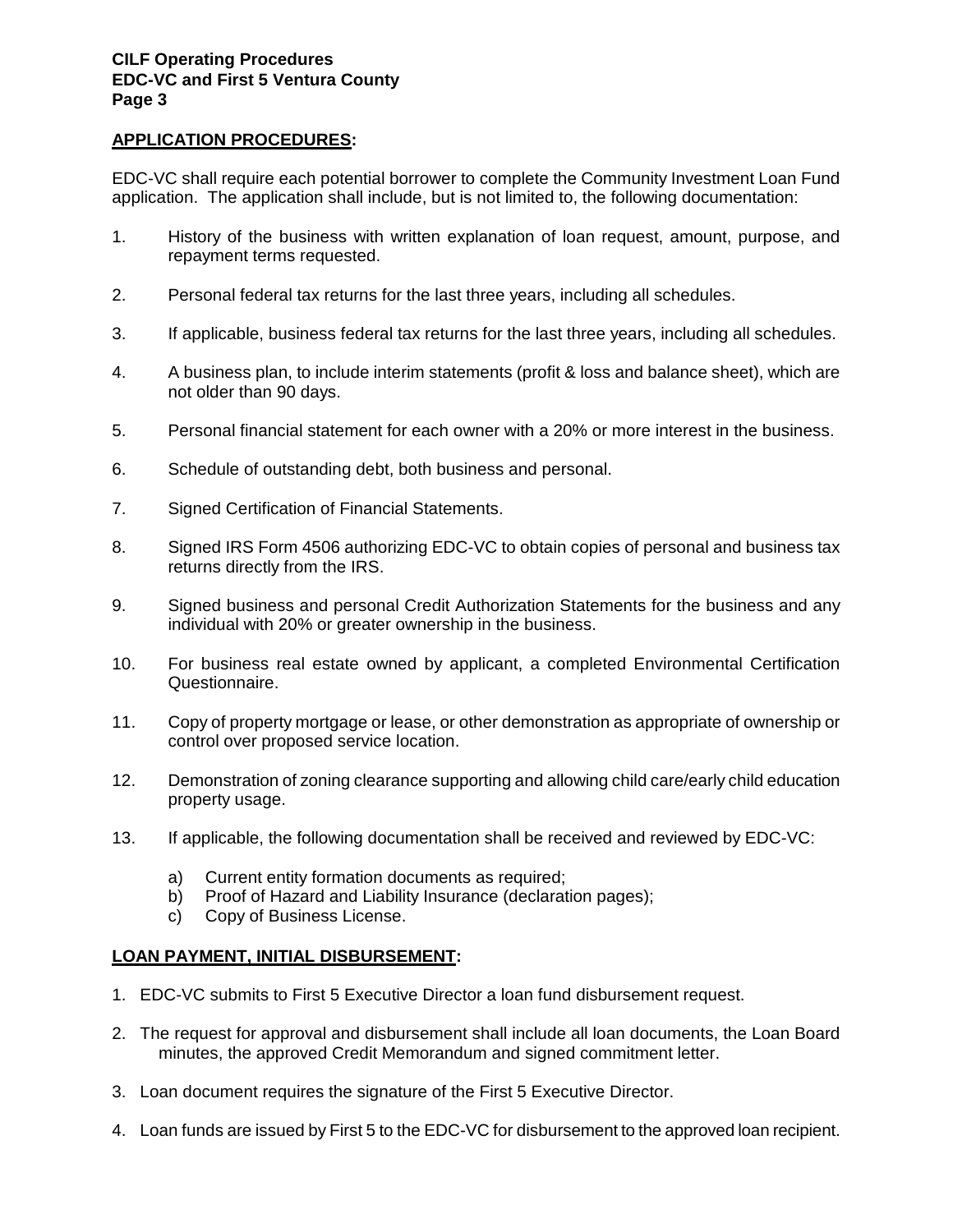### **SERVICING PROCEDURES:**

EDC-VC shall adhere to the following procedures regarding loan payment and servicing procedures:

- 1. EDC-VC will, on an annual basis, provide monthly payment coupons to each borrower.
- 2. Loan principal and interest payments will be made payable to "EDC-VC", and mailed to:

Attn: Fiscal Administrator Economic Development Collaborative – Ventura County 1601 Carmen Drive, Suite 215 Camarillo, CA 93010

- 3. EDC-VC will deposit loan payments into a segregated checking account. Within 15 business days of the end of each quarter EDC-VC will send the loan principal and interest payments, any origination fees collected, and any interest earned from the segregated account deposits, directly to First 5.
- 4. EDC-VC will produce and review monthly reports of disbursements, receipts of principal and interest, and any past due accounts.
- 5. Late fees shall be \$100.00 for each late payment. The borrower may request late fee(s) be waived with a written request submitted to EDC-VC with an explanation of extenuating circumstances. EDC-VC staff may waive late fees up to \$300 per year, provided the loan is brought current. Waiving of late fees over \$300 per year shall be approved by the Loan Board, provided the loan is brought current. EDC-VC shall report on any late fees that were waived in the quarterly financial/program report.
- 6. EDC-VC will provide First 5 quarterly financial and program income reports, including individual account status, accounting of loan principal and interest repaid, data on the retention and increase of child care or early child education spaces, and other program performance reports as may be requested by First 5.
- 7. EDC-VC will conduct formal site visits annually, or, if the situation warrants, more frequent site visits may also be conducted.
- 8. EDC-VC will request from borrower and review all applicable financial statements and tax returns as stipulated in each loan's terms and conditions.
- 9. Any miscellaneous servicing requirements, which may or may not be listed herewith.

## **COLLECTION AND DEFAULT PROCEDURES:**

EDC-VC shall adhere to the following procedures regarding loan payment collection and loan default procedures:

- 1. When a required loan payment is not made when due, EDC-VC will contact the borrower within 5 business days to determine the nature of the problem.
- 2. EDC-VC will send a written notice of delinquent payment ten working days after due date with notification of late penalty to the borrower.
- 3. EDC-VC will send a second written notice 30 days after the due date.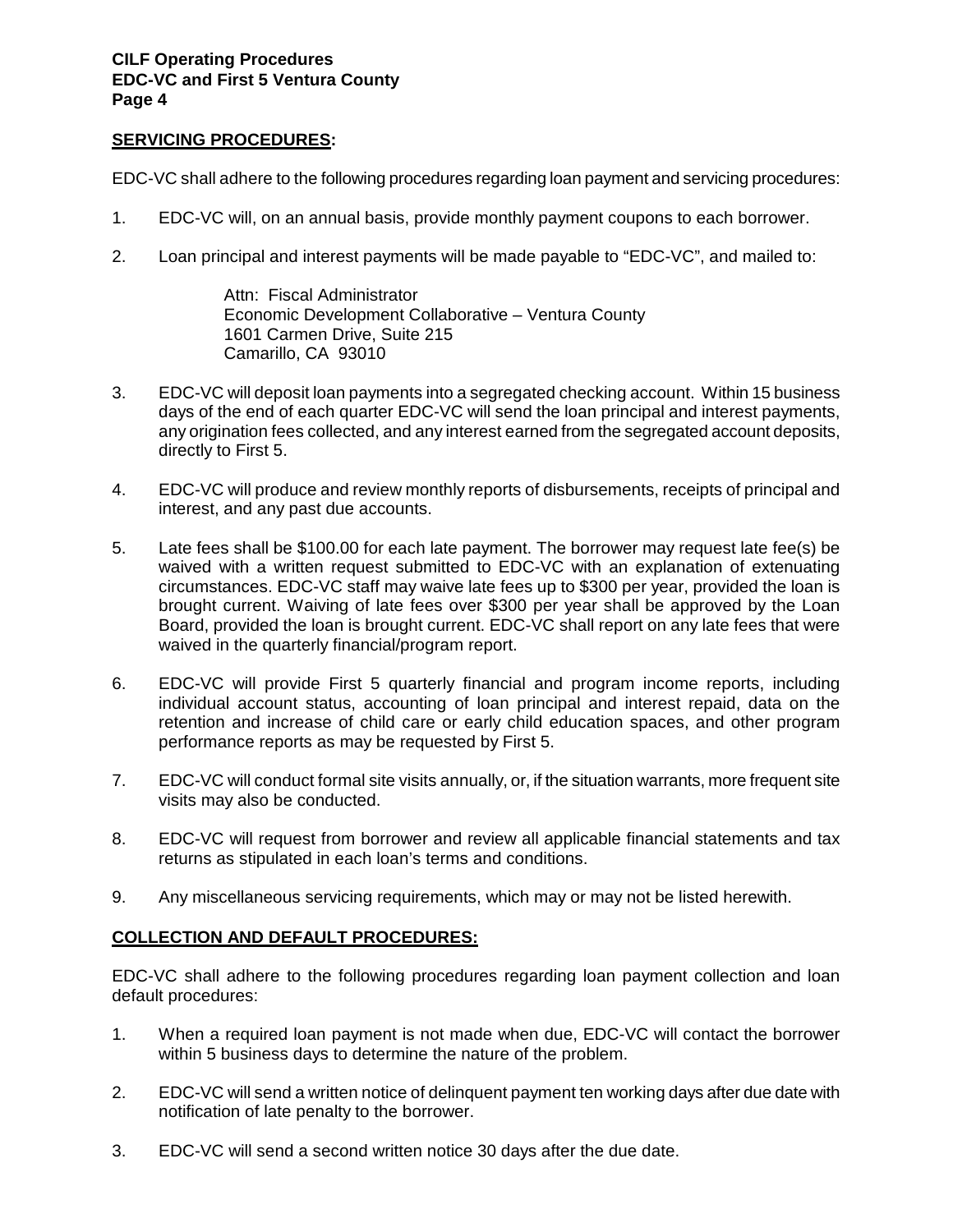- 4. EDC-VC will send a third written notice 60 days after the due date.
- 5. EDC-VC will send a fourth written notice 90 days after the due date.
- 6. Copies of the notification required in paragraphs 2 through 5, above, shall be sent to First 5.
- 7. During the first 90 days of delinquency, written and oral communication as well as site visits by EDC-VC will be utilized to resolve the delinquency. If, after 90 days, a delinquency still exists and the loan has not been renegotiated or brought current or foreclosed upon, the loan will be taken to the Loan Board for determination of default and recovery of the security.
- 8. At any time during this 90 day period that EDC-VC believes that the borrower cannot or will not bring the loan current, with Loan Board approval, the EDC-VC can declare the loan in default and begin recovery against the collateral.
- 9. EDC-VC staff, under the direction of the Loan Board, will exercise all lender's rights and privileges in order to collect the proceeds on delinquent loans. To ensure that the delinquent loan is collected in an appropriate, efficient, and timely manner, EDC-VC will:
	- a. Prepare a plan of action for approval by the Loan Board for collecting the loan and taking action against the collateral.
	- b. Make sure all required documentation is in order.
	- c. As appropriate, coordinate collection efforts with First 5 and its legal counsel or collection agent as appropriate, and otherwise take reasonable steps to ensure that no laws or regulations will be violated by the collection effort.
	- d. Notify any guarantors of the default and put them on notice that they are expected to make payment, in full, upon demand.
	- e. Begin collection procedures and/or asset liquidation processes.
- 10. The Loan Board may bring a loan write-off recommendation to First 5 for remaining balances of loans that have been placed in default and remain outstanding after 180 days. First 5 has final approval on loan write-off actions. In the event a loan is written off, collection efforts will continue until it is determined not to be cost effective or prospects for any recovery no longer exist.

### **PROGRAM GUIDELINES:**

EDC-VC shall administer the Community Investment Loan Fund in compliance with (and require applicants' compliance with) the following guidelines.

### **Initiating the Application:**

Applicants will be pre-screened for program eligibility by EDC-VC and First 5. Once eligibility is determined, EDC-VC will begin loan qualification and processing.

A formal business plan is required as a part of the application process. A limited amount of business plan development assistance is available at no cost to the applicant from the EDC-VC Business Enhancement Program. The applicant may also be referred to First 5 for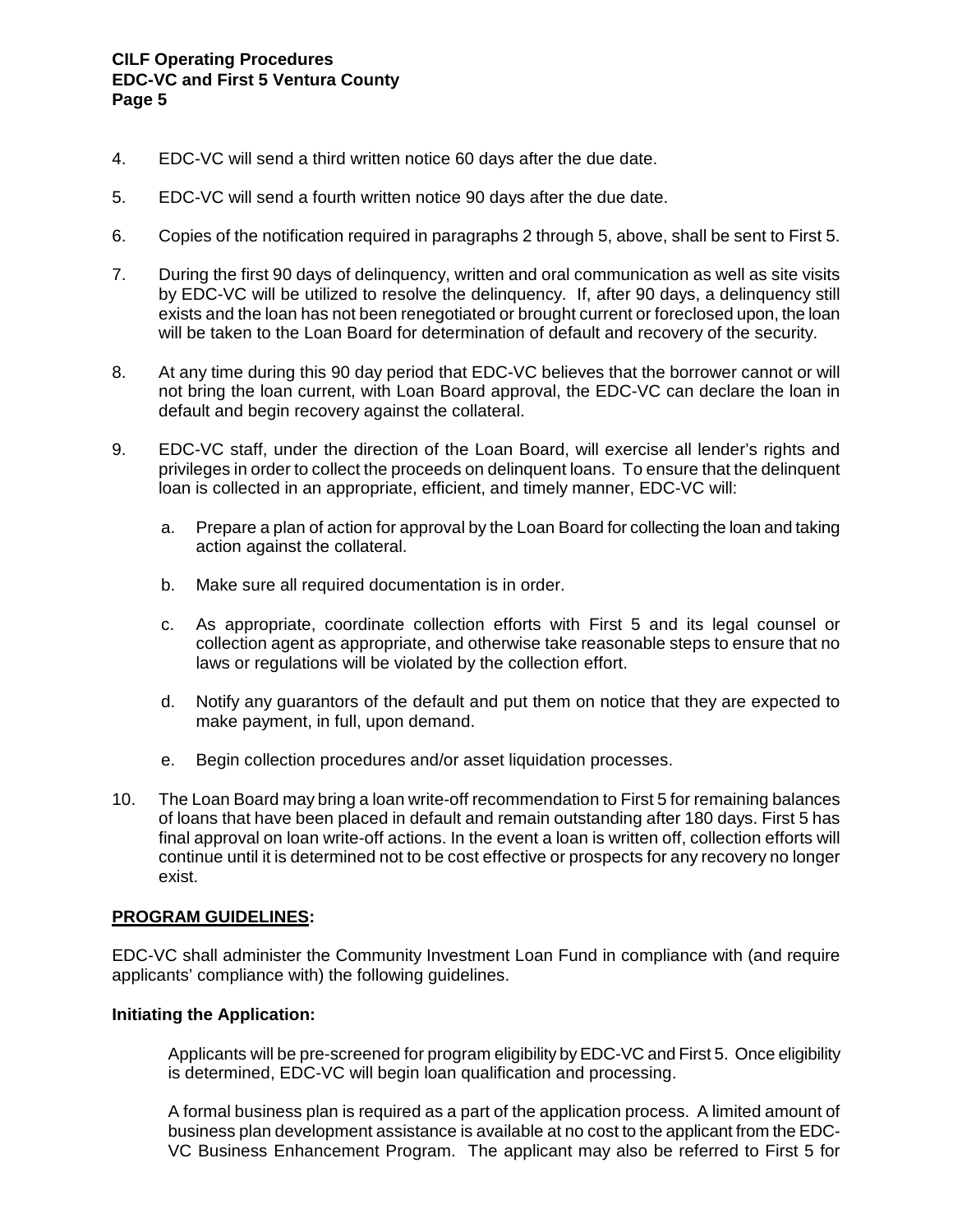coordinating professional review or referred directly to other professional child care resources for assistance.

#### **Application/Loan Fees:**

The applicant is required to pay all associated out-of-pocket costs for the loan service (e.g., credit reports, other credit and collateral documentation). EDC-VC shall collect and retain payment from applicants to offset its (EDC-VC's) out-of pocket expenses incurred for such credit reports and other credit and collateral documentation. Origination fees are set at \$500 for planning loans and 2% of the loan amount for construction or amortizing loans. Origination fees may be waived when converting from a construction loan to an amortizing loan. Origination fees will be collected by EDC-VC and paid to First 5, as per Servicing Procedures outlined above.

#### **Loan Administration:**

The EDC-VC will provide the following services:

- Process and package the loan applications;
- Approval of loan packages;
- Administer the loan-servicing program.

Administrative efforts will be minimized through the use of "standard form" documents. The EDC-VC will collect loan repayments and remit all repayments and interest to First 5 monthly as outlined in the Servicing Procedures section above.

#### **Terms:**

The term of the loan shall be determined on a case-by-case basis, with the following limits:

- Planning loans are short term loans, a maximum of two years, amortized.
- Construction loans are a maximum of two years, amortized.
- Amortizing loans have a maximum amortization of 20 years, repayment periods of up to seven years, with terms negotiated on a case-by-case basis.

Further detail on loan products is provided in the attached Loan Terms and Program Guidelines.

#### **Security:**

A Promissory Note to the First 5 may be secured by a Deed of Trust, which may be in a  $2^{\text{nd}}$ position. A Uniform Commercial Code 1 (UCC 1) filing will be recorded. A UCC 1 filing effectively places a lien on commercial and business assets for the purposes of securing the loan. This is registered with the State of California.

Community Investment Loan Fund loans will not exceed 75% of the total project cost.

### **Marketing:**

EDC-VC and First 5 will coordinate the marketing program. Efforts will be directed to for profit businesses and organizations, including child care or school operators, employers and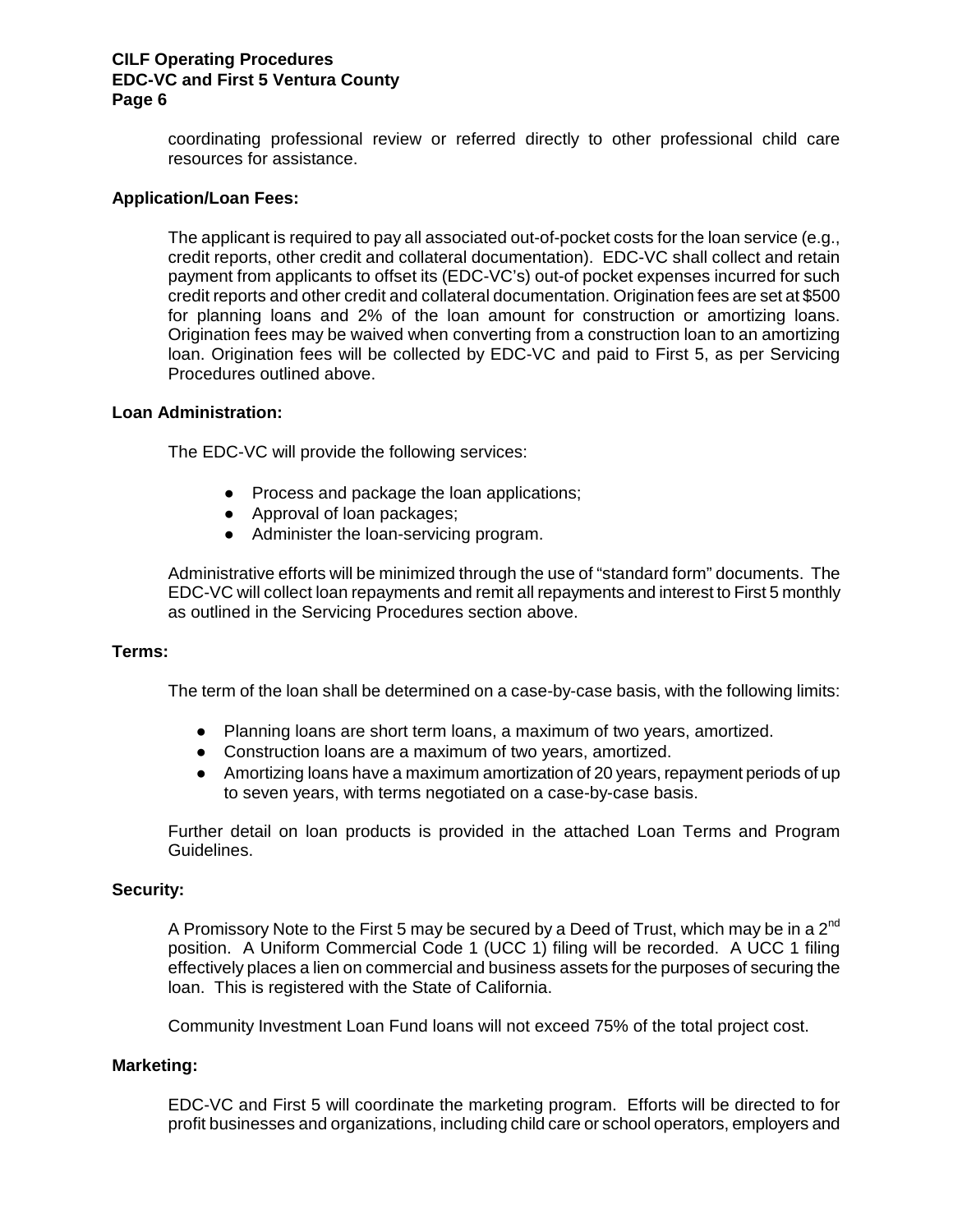private developers; nonprofit organizations; public and private schools; public entities, elected officials, commercial realtors, Chambers of Commerce and local lenders.

#### **Eligibility Criteria:**

Eligible Applicants for the Loan Fund include for profit businesses and organizations, including child care or school operators, employers and private developers; nonprofit organizations; public and private schools; public entities.

Eligible projects must serve children ages 0-5 in Ventura County. Lending decisions for projects that propose serving mixed age children (0-5 and school age) may take into account the percentage of children ages 0-5 served with the requested funds, relative to the total population served and to the total project cost.

#### **Interest Rate:**

Interest Rates may range from two points below prime rate to two points over. Given commercial rates in late 2013, the estimated current average rate is 4.25%.

#### **Use of Funds:**

Loan proceeds may be used for the planning, acquisition, construction, expansion, rehabilitation and refinancing of new or existing licensed child care and preschool centers. *The intended outcome is a measurable increase in the number of spaces.*

Loan funds may *not* be used for operating capital.

Further detail on loan products is provided in the attached Loan Terms and Program Guidelines.

#### **Loan Amounts:**

Loan amounts vary per program aspect. Planning loans are limited to a maximum of \$20,000. Construction loans are limited to a maximum of \$800,000. Amortizing loans may range from a low of \$15,000 to a maximum of \$800,000.

Exceptions to loan limits may be approved by the Loan Board, with the prior approval, on a project by project basis, by First 5.

#### **Applicant's Contractual Responsibility:**

The borrower is responsible for repaying the entire loan plus interest in a timely manner, as stated in the loan agreement. All loan funds must go directly toward the approved project.

If a business fails to adhere to any contractual agreement with the First 5 and/or the EDC-VC, the loan will become due and payable in full. Other penalties may also be assessed as defined in the loan agreement.

#### **UNDERWRITING GUIDELINES:**

The purpose of the Community Investment Loan Fund is to increase the number of early child education and child care spaces. Toward this end, First 5 has made funds available to lend to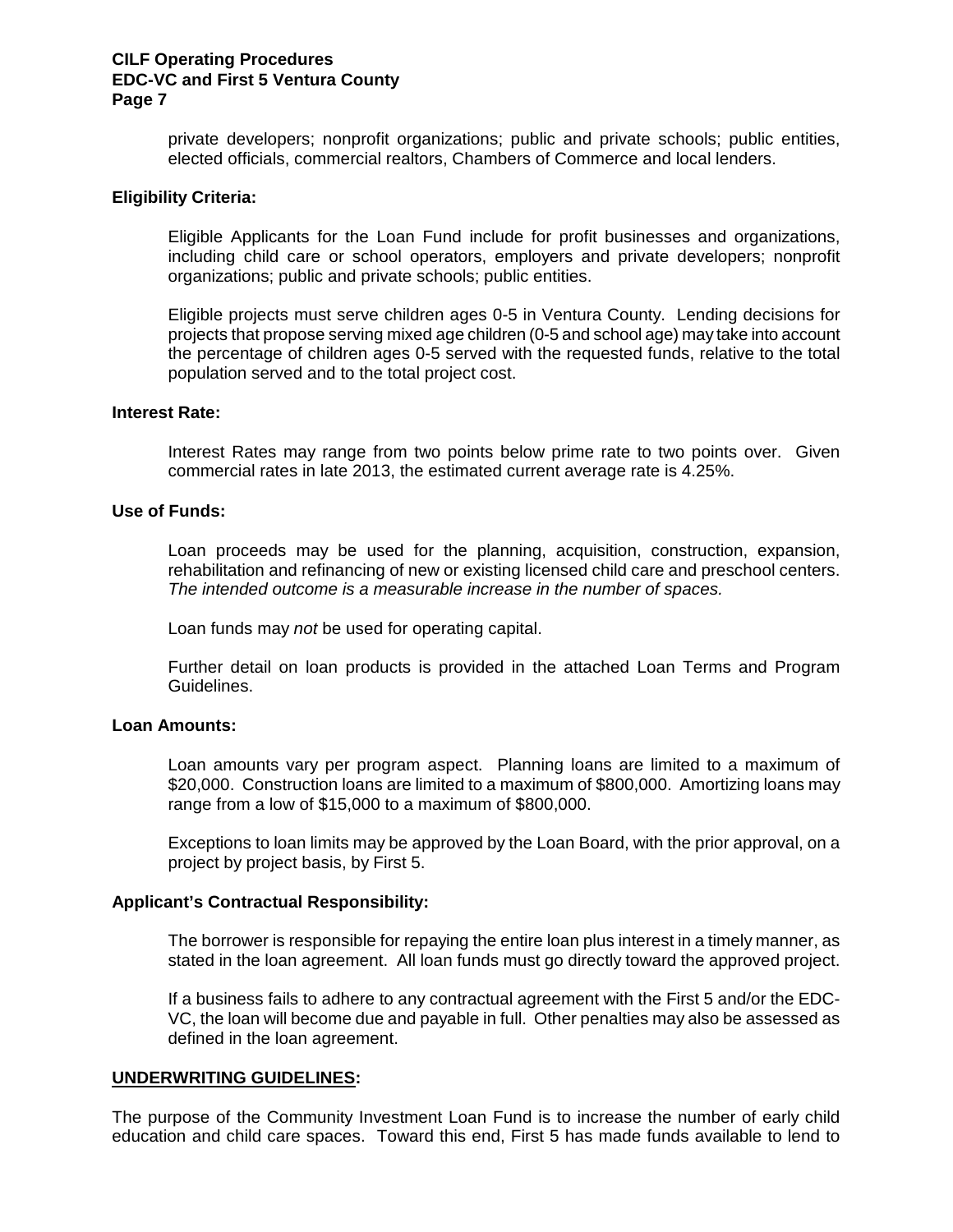businesses that may not qualify for conventional (bank) financing, or for applicants whose projects to expand the number of spaces may not be economically viable without access to affordable capital. The underwriting standards adapted by First 5 and EDC-VC through the Loan Board will consider all project criteria as a whole rather than focusing on one particular facet of the underwriting standards, which may lead to a decline of the application.

- 1. **Companion Loans.** All loans may be companion loans in combination with other loans from outside of First 5 sources or they may be direct loans made on a stand-alone basis. A companion loan may consist of a bank loan, SBA loan, or any other source of borrowed funds.
- 2. **Terms, Fees and Interest Rates.** See sections above and attached Loan Terms and Program Guidelines.
- 3. **Collateral.** Collateral may be, but is not limited to, equipment liens, UCC filing on business assets, real estate, and/or personal and/or corporate guarantees.

Real estate property may be taken as an abundance of caution, with no appraisal required.

- 4. **Borrower Equity Contribution.** Loans will not exceed 75% of the total project cost. Borrower's equity must be at least 25% of the total project cost.
- 5. **Loan Loss Ratio.** Underwriting of loans is to be affected by the overall performance of the loan portfolio. If more than 25% of the loans in the portfolio are in collection or liquidation, underwriting standards must be tightened.
- 6. **Standards for Creating Number of Child Care or Early Child Education Spaces.** There is no set minimum standard, though the project goal is to increase the number of spaces on a significant scale. The amount of any loan will take into consideration the per dollar cost of new spaces created.

Eligible projects must serve children ages 0-5 in Ventura County. Lending decisions for projects that propose serving mixed age children (0-5 and school age) may take into account the percentage of children ages 0-5 served with the requested funds, relative to the total population served and to the total project cost.

### **Ineligible Loan Activities**

- Loans to businesses outside Ventura County.
- Loans for operating capital.
- Loans for the purpose of investing.
- Loans which would create a potential conflict-of-interest for any officer or employee of First 5 or EDC-VC, or any current member of the Loan Board or staff who reviews, approves, or otherwise participates in the decision on that specific loan.

### **THE LOAN APPROVAL PROCESS:**

1. All identified potential Community Investment Fund loan applicants will be referred to the EDC-VC Loan Officer. EDC-VC staff will review the CILF Loan Terms and Program Guidelines document (attached) with all CILF loan applicants.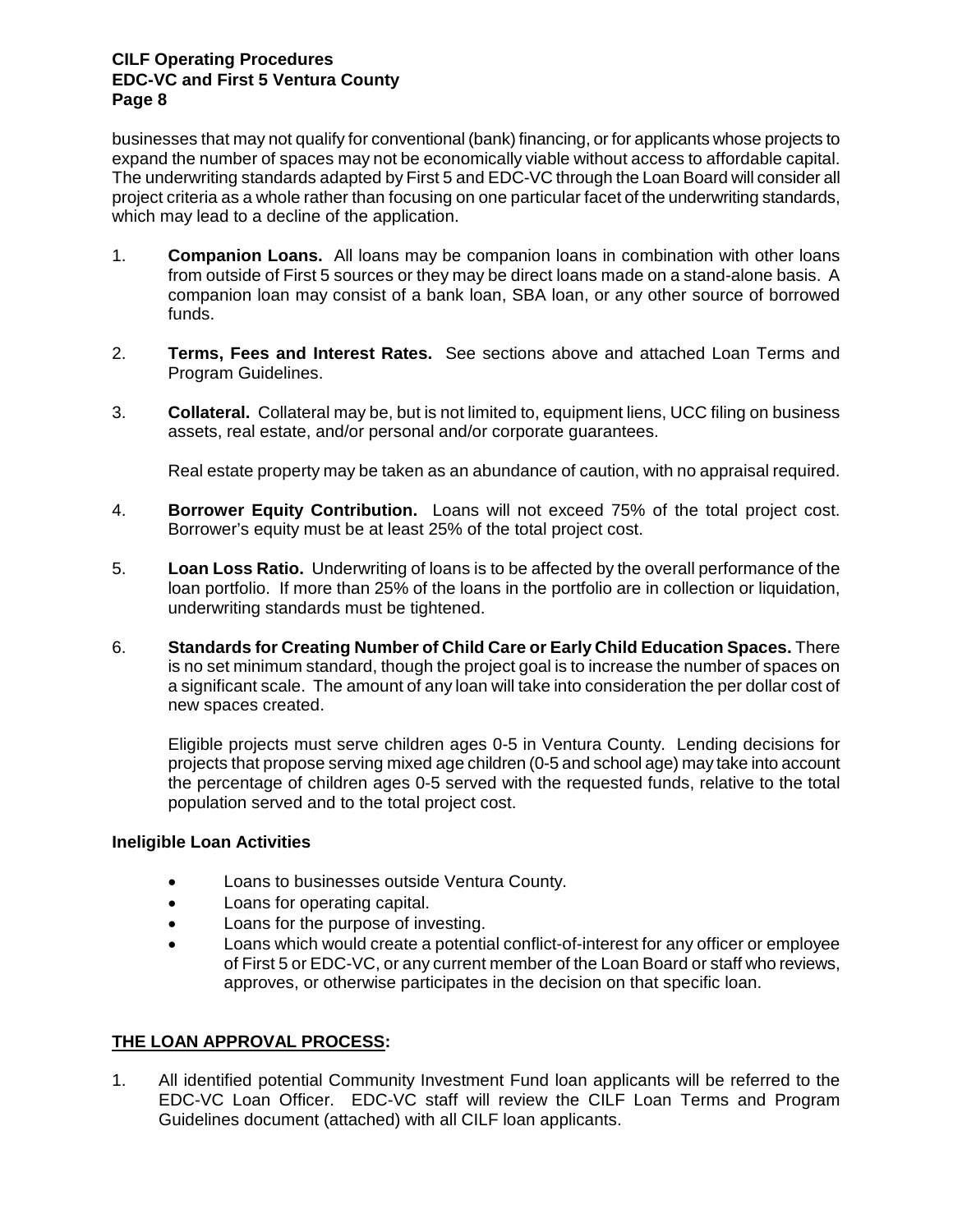- 2. For projects that may be potentially eligible, EDC-VC will provide First 5 Ventura County a "project summary", which will include: contact information for the applicant; ownership type and listing of principals; amount requested source of the matching funds; a brief description of the business; use of funds; and current and projected child care spaces.
- 3. Relative to the target population (that is age of children served by the project and expansion of child care or early child education spaces) First 5 is responsible to make the eligibility determination.
- 4. Once the project is determined to be eligible, the Loan Officer may, as appropriate, refer the applicant to an individual or team of resources through EDC-VC and/or to First 5 or other child care/early child education professionalsfor business plan review and other assistance.
- 5. The referred individual or team of resources review the business plan, assist the applicant in completing its business plan (if needed), assist in identifying and maximizing child care/early child education resources.
- 6. The Loan Officer will begin initial review of the applicant's status and loan application, and will work with the applicant to assure EDC-VC's receipt of a complete application. Information required on the Application form includes contact information for the applicant, ownership type and listing of principals, amount requested source of the matching funds, a brief description of the business, use of funds, and current and projected child care spaces.
- 7. For an existing business the following is the minimum information needed:
	- a. Current personal financial statements of the principals.
	- b. Last three personal tax returns of the principals.
	- c. Last three year's financials statements (balance sheet and profit and loss statement) of the business (if applicable).
	- d. Financial projections for next three years.
	- e. Last three year's tax returns of the business (if applicable).
	- f. Interim business financial statements, less than 90 days old.
	- g. Project description, including Sources and Uses of Funds statement.
	- h. Business plan, including market analyses, feasibility study, etc.
- 10. For a start-up business, in addition to all of the above, as applicable, it must also furnish the following:
	- a. Demonstration of management experience.
	- b. Financial projections for next three (3) years, including quarterly projections for the first two (2) years.
	- c. Satisfactory credit history.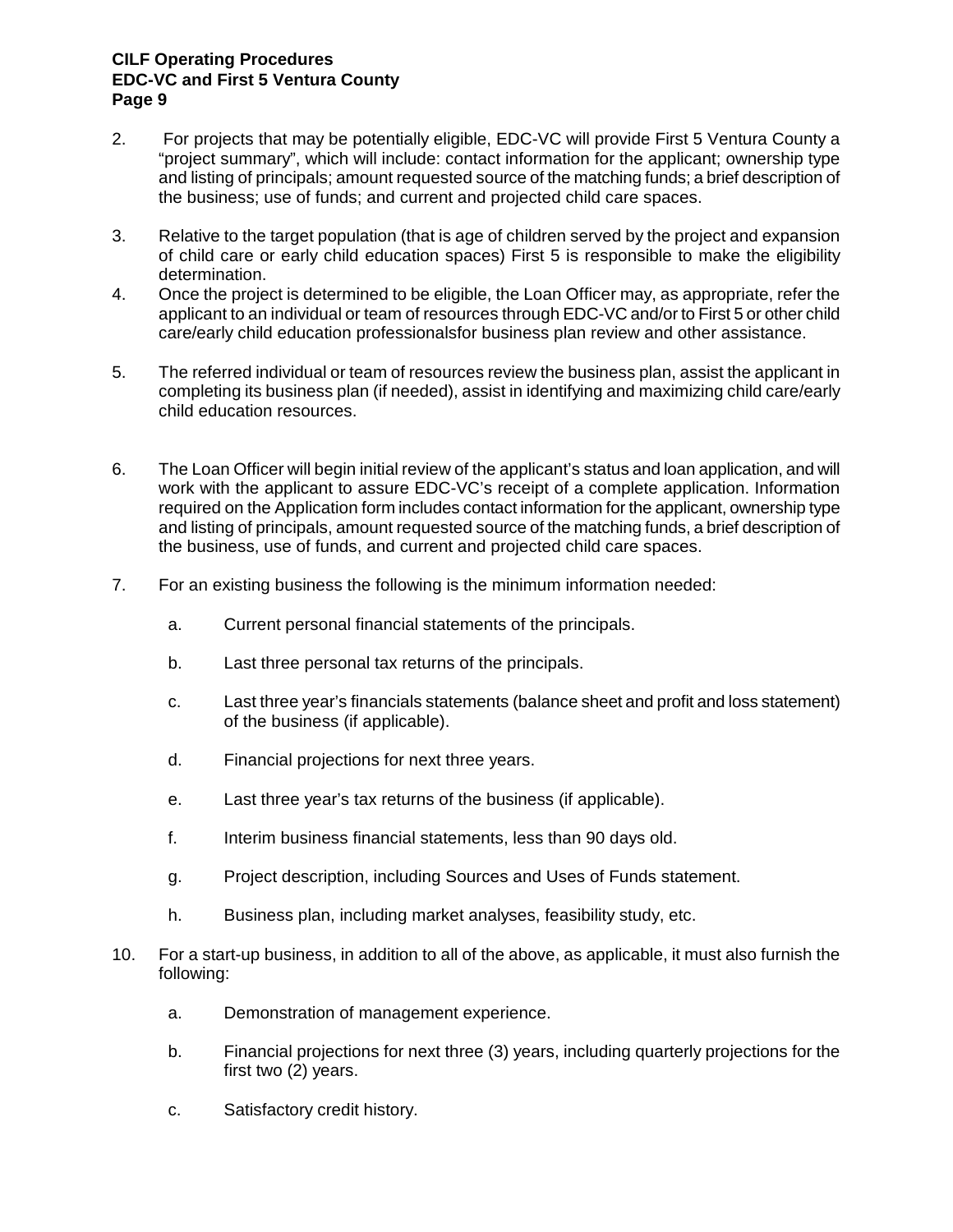- 11. It is the EDC-VC's responsibility, through its Loan Officer, to analyze the loan request and put it into a standardized form (Credit Memorandum) for presentation to First 5 Ventura County and the Loan Board. Consideration should be given to the following areas:
	- a. Owners must have a satisfactory credit history. Based on a case-by-case examination the following areas should be considered: no bankruptcy within the past six years; charge-offs; repossessions; collections; Federal and State tax liens.
	- b. Number of child care or early child education spaces to be created.
	- c. Management experience in the same type of industry.
	- d. Loans will not exceed 75% of the total project cost. Borrower's equity must be at least 25% of the total project cost.
	- d. Probability of repayment, based on historical cash flow for existing businesses and projections for start-ups.
	- e. Reasonable projected debt service coverage.
	- f. Reasonable debt to worth.
	- g. Proof of appropriate zoning for proposed facilities use.
	- h. Demonstration of operating revenue, including short and long-term analyses of federal, state and local sources of child care or preschool payment.
	- i. General conditions of the economy as a whole.
- 12. The Loan Officer will provide the completed Credit Memorandum to First 5 Ventura County for review and final eligibility determination before proceeding to the Loan Board.
- 13. The Loan Board will review all loan proposals that have been recommended by the Loan Officer. All loan applications must be approved by a majority vote of the Loan Board, with at least two banking or finance professionals participating in the loan recommendation.
- 14. The EDC-VC will convene the Loan Board when there is a loan proposal (or proposals) ready to be presented. Monthly meetings are not required.
- 15. Upon loan approval by the Loan Board the EDC-VC Loan Officer will prepare a commitment letter. The commitment letter is forwarded to First 5 for signature along with a copy of the appropriate Loan Board's minutes. EDC-VC will deliver the commitment letter to the applicant. The commitment letter explains the terms and conditions of the loan approval and requests the applicant acknowledge those terms and conditions.
- 16. Once the applicant has accepted the loan terms, the Loan Officer will draw up the loan documentation, as appropriate, for the borrower's signature. The signed documents are then forwarded to First 5 along with the signed commitment letter.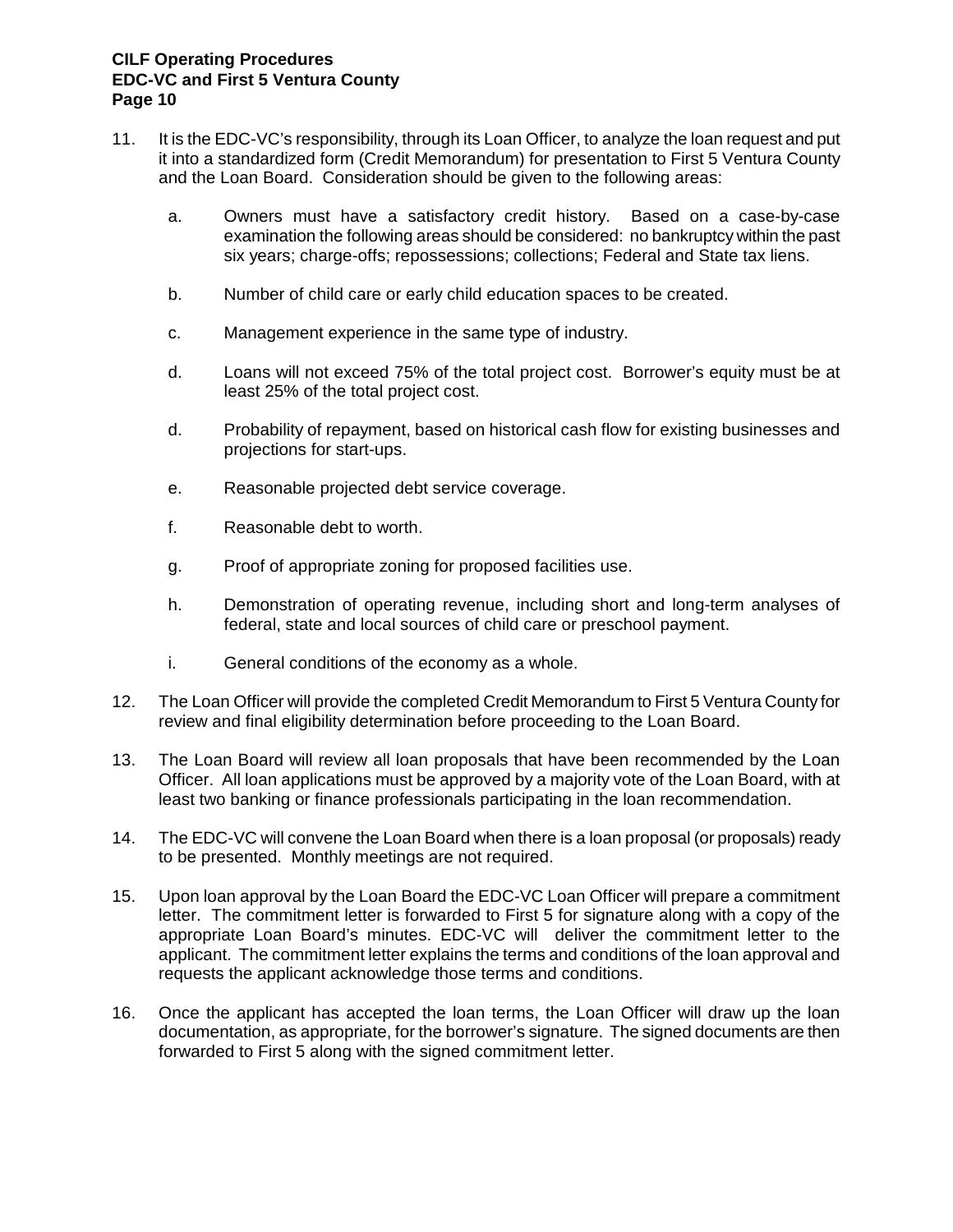## **Ventura County Community Investment Loan Fund Loan Program Purpose, Terms and Guidelines**

**Overview:** There is a large gap between available quality child care and preschools in Ventura County and the community's need, leaving many—particularly working parents of young children—in a bind. To help remedy the situation, **First 5 Ventura County** and the **Economic Development Collaborative-Ventura County** are partnering on the Community Investment Loan Fund to benefit early education and child care in the county.

As a long-range economic development consideration, we know that children who attend preschool do better academically throughout their education. Investment in early child education and care helps assure a future generation of skilled workers and economic prosperity.

**The purpose** of the Community Investment Loan Fund is to provide below-market financing for the development of licensed quality child care and preschool facilities for Ventura County's children. The Loan Fund is designed to help increase the number of licensed child care and preschool spaces, by direct lending, by leveraging additional financing and investment, and by helping applicants get the maximum benefit of other limited resources.

**Uses of Funds:** Loan proceeds may be used for the planning, acquisition, construction, expansion, rehabilitation and refinancing of new or existing licensed child care and preschool centers. *The intended outcome is a measurable increase in the number of spaces.* **Loans may** *not* **be used for operating capital.**

**Eligible Applicants** for the Loan Fund include for profit businesses and organizations, including child care or school operators, employers and private developers; nonprofit organizations; public and private schools; public entities.

**Financing and Business Plan Consultation**: The Community Investment Loan Fund partners (EDC-VC and First 5 Ventura County) will secure and provide no-cost resources for financing consultation and for business plan review and refinement. Assistance may include:

- Identifying resources for public and private funding.
- Developing an effective loan and funding request.
- Guidance in preparing loan application documents.
- Liaison to city and county planning and permitting offices.
- Connection to other financing, child care and preschool community resources.

## **Rates & General Conditions:**

- Rates for all loan products (see next page) may range from two points below prime rate to two points over. Given commercial rates in late 2009, the estimated current average rate is 4.0%.
- Solid and up-to-date business plan, credit history and clean financial statements.
- Evidence of sufficient collateral and assets to repay the debt financing.
- Eligible projects must serve children ages 0-5 in Ventura County. Lending decisions for projects that serve mixed age children (0-5 and school age) may take into account the percentage of children ages 0-5 served with requested funds, relative to the total population served and to the total project cost.
- Proof of appropriate zoning for proposed facilities use.
- Evidence of sufficient collateral and assets to repay the debt financing.